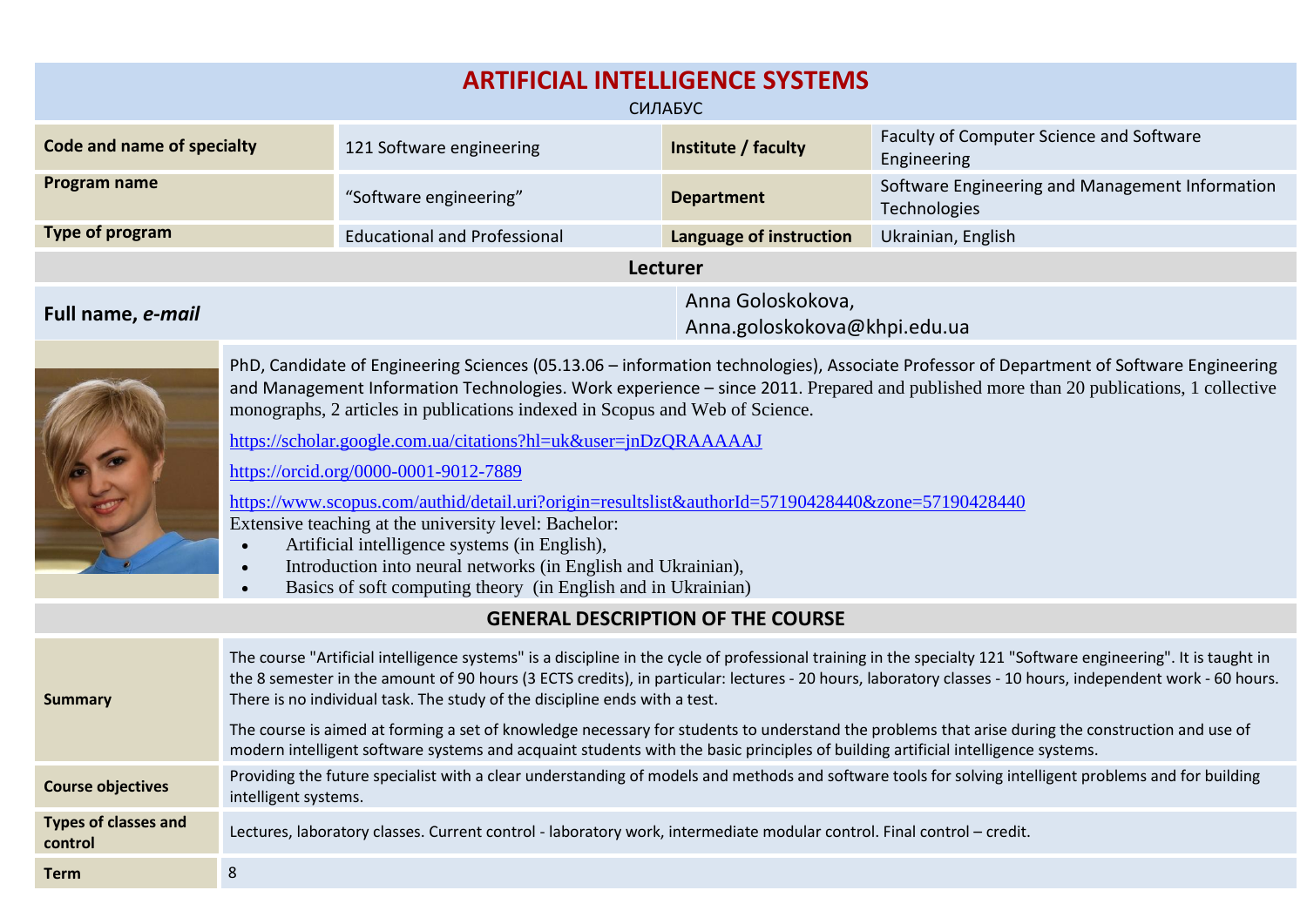| of course<br>(mandatory / elective)                                                                                                                                                                                                                                                                                                                                                                                                                                                                                                                                                                                                                                                                                                          | <b>Student workload (credits) / Type</b>                               | 3/ mandatory                 |                            | Lectures (hours)                                                                                                                                                                                                                                                    | 20 | <b>Workshops (hours)</b> |  | 10                                                                                                                                                         | Self-study (hours)  | 60 |  |
|----------------------------------------------------------------------------------------------------------------------------------------------------------------------------------------------------------------------------------------------------------------------------------------------------------------------------------------------------------------------------------------------------------------------------------------------------------------------------------------------------------------------------------------------------------------------------------------------------------------------------------------------------------------------------------------------------------------------------------------------|------------------------------------------------------------------------|------------------------------|----------------------------|---------------------------------------------------------------------------------------------------------------------------------------------------------------------------------------------------------------------------------------------------------------------|----|--------------------------|--|------------------------------------------------------------------------------------------------------------------------------------------------------------|---------------------|----|--|
| GC 01. Ability to abstract thinking, analysis and synthesis.<br>GC 05. Ability to learn and master modern knowledge.<br>Program<br>GC 06. Ability to search, process and analyze information from various sources.<br>competences<br>PC25. Ability to reasonably select and master software development and maintenance tools.<br>PC26. Ability to algorithmic and logical thinking.                                                                                                                                                                                                                                                                                                                                                         |                                                                        |                              |                            |                                                                                                                                                                                                                                                                     |    |                          |  |                                                                                                                                                            |                     |    |  |
| <b>Learning outcomes</b>                                                                                                                                                                                                                                                                                                                                                                                                                                                                                                                                                                                                                                                                                                                     |                                                                        |                              |                            | <b>Teaching and learning methods</b>                                                                                                                                                                                                                                |    |                          |  | <b>Forms of assessment</b><br>(continuous assessment CAS, final assessment FAS)                                                                            |                     |    |  |
| PO01. Analyze, purposefully search for and select the<br>necessary information and reference resources and<br>knowledge to solve professional problems, taking into<br>account modern advances in science and technology.<br>PO05. Know and apply relevant mathematical concepts,<br>methods of domain, system and object-oriented analysis<br>and mathematical modelling for software development.<br>PO11. Choose source data for design, guided by formal<br>methods of describing requirements and modelling.<br>PO13. Know and apply methods of algorithm development,<br>software design and data and knowledge structures.<br>PO18. Know and be able to apply information technology<br>processing, storage and transmission of data. |                                                                        |                              |                            | In the process of teaching is used such initial<br>technologies as: lectures, laboratory work,<br>presentations that develop communication and<br>leadership skills, independent work with literary<br>sources, mixed forms of learning using distance<br>platforms |    |                          |  | <b>Current CAS assessment:</b><br>Assessment of students' work in the laboratory<br>Intermediate modular control<br><b>Final FAS assessment:</b><br>Credit |                     |    |  |
| <b>ASSESSMENT AND GRADING</b>                                                                                                                                                                                                                                                                                                                                                                                                                                                                                                                                                                                                                                                                                                                |                                                                        |                              |                            |                                                                                                                                                                                                                                                                     |    |                          |  |                                                                                                                                                            |                     |    |  |
| esponding to                                                                                                                                                                                                                                                                                                                                                                                                                                                                                                                                                                                                                                                                                                                                 | <b>Total score (points) for</b><br>all types of learning<br>activities | <b>ECTS</b> grading<br>scale | The national grading scale |                                                                                                                                                                                                                                                                     |    |                          |  | 100% final assessment in the form of<br>credit (30%) and current assessment<br>$(70%)$ .                                                                   |                     |    |  |
|                                                                                                                                                                                                                                                                                                                                                                                                                                                                                                                                                                                                                                                                                                                                              | 90-100                                                                 | A                            |                            | Excellent<br>30% credit                                                                                                                                                                                                                                             |    |                          |  |                                                                                                                                                            |                     |    |  |
|                                                                                                                                                                                                                                                                                                                                                                                                                                                                                                                                                                                                                                                                                                                                              | 82-89                                                                  | B                            |                            |                                                                                                                                                                                                                                                                     |    |                          |  |                                                                                                                                                            | 70% current rating: |    |  |

Good

Satisfactory

Unsatisfactory (with mandatory repetition of the

35-59 FХ Unsatisfactory (with the exam retake option)

**Ranges of points corresponding to Ranges of points corres**<br>**grades** 

**Course policy**

74-81 С 64-73 D

60-63 Е

0-34 F

course) The student is required to attend all classes according to the curriculum and adhere to the norms of academic ethics. To study the discipline you need to have your own personal computer and / or use the computers of the computer center of the department. The student must work with required and additional literature, including information resources on the Internet. All laboratory work must be completed and submitted by the student during the semester in which the discipline is taught, before the start of the test week. Without the personal presence of the student the final control is not carried

**Allocation of grade points**

Module №1 (10%) Module №2 (20%) Laboratory work (40%)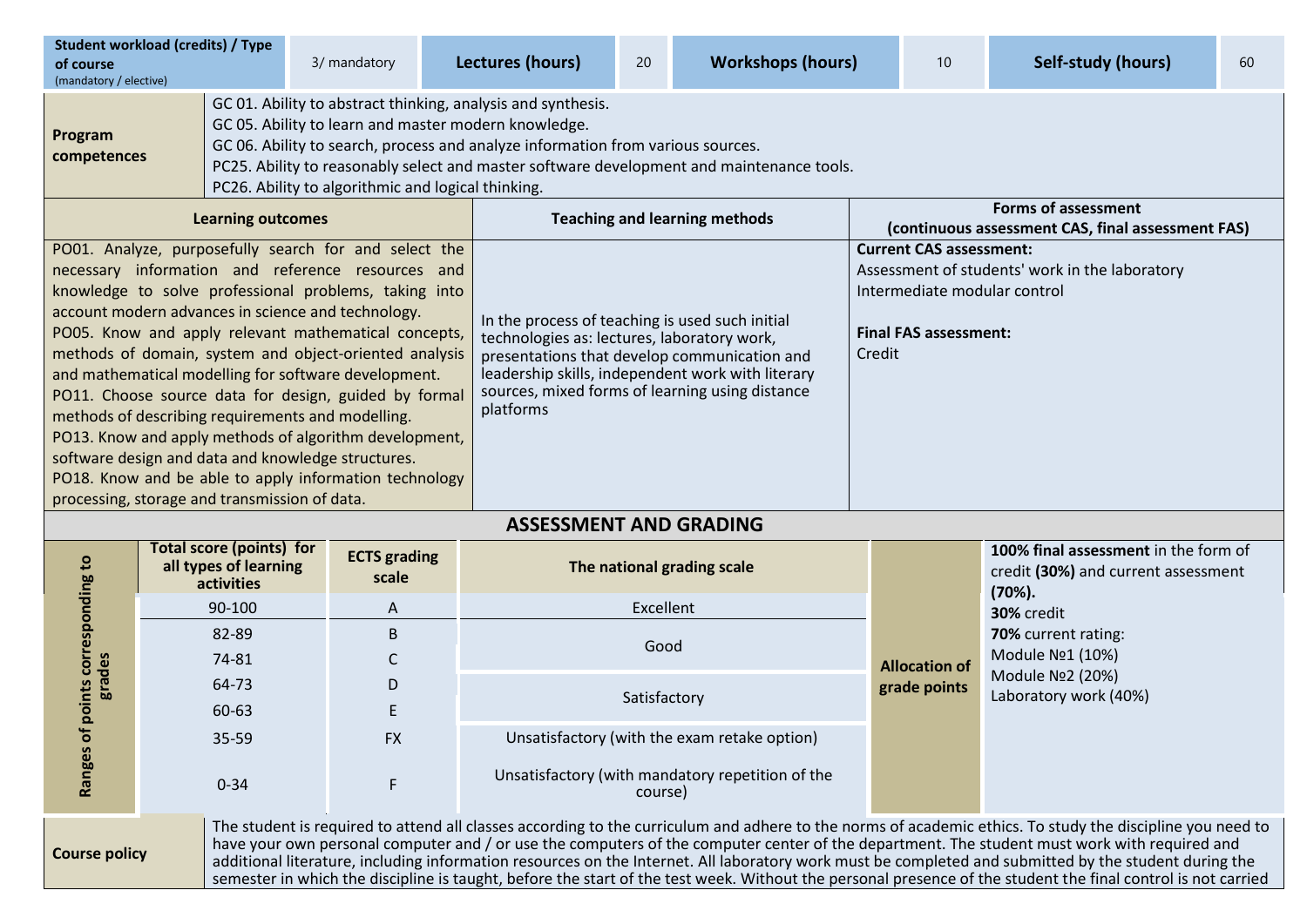|                                     | out.                                                                                                                                                                                                                                                                                                                                                    |                      |                                                                |                 |                                                                                                |  |  |  |  |
|-------------------------------------|---------------------------------------------------------------------------------------------------------------------------------------------------------------------------------------------------------------------------------------------------------------------------------------------------------------------------------------------------------|----------------------|----------------------------------------------------------------|-----------------|------------------------------------------------------------------------------------------------|--|--|--|--|
| <b>COURSE STRUCTURE AND CONTENT</b> |                                                                                                                                                                                                                                                                                                                                                         |                      |                                                                |                 |                                                                                                |  |  |  |  |
| Theme 1                             | Basic concepts of artificial intelligence.<br>The concept and properties of intelligent<br>systems. The main areas of research in the<br>field of artificial intelligence. History of the<br>artificial intelligence development. Agent<br>approach to intelligent systems. Intelligent<br>system architecture.                                         |                      |                                                                |                 | Review of literature sources about the architecture<br>of the artificial intelligence systems. |  |  |  |  |
| Theme 2                             | Pattern recognition.<br>The problem of pattern recognition. Basic<br>concepts of pattern recognition theory. The<br>task of selection and criteria for assessing the<br>informativeness of features on the basis of<br>heuristic, informational, statistical and<br>probabilistic approaches. Supervised<br>learning. Methods of metric classification. | Laboratory<br>work 1 | Pattern recognition based on metric<br>classification.         | Individual work |                                                                                                |  |  |  |  |
| Theme 3                             | Crisp cluster analysis.<br>Laboratory<br>Data mining technologies. Unsupervised<br>work 2<br>learning. Crisp cluster analysis.                                                                                                                                                                                                                          |                      | Self-organizing and unsupervised<br>learning. Cluster analysis |                 | Review of literature sources about the<br>unsupervised learning.                               |  |  |  |  |
| Theme 4                             | Neuro-fuzzy systems. Basic concepts of fuzzy<br>logic. Fuzzy cluster analysis. Neuro-fuzzy<br>networks.                                                                                                                                                                                                                                                 |                      |                                                                |                 | Review of literature sources about neuro-fuzzy<br>systems.                                     |  |  |  |  |
| <b>RECOMMENDED READING</b>          |                                                                                                                                                                                                                                                                                                                                                         |                      |                                                                |                 |                                                                                                |  |  |  |  |